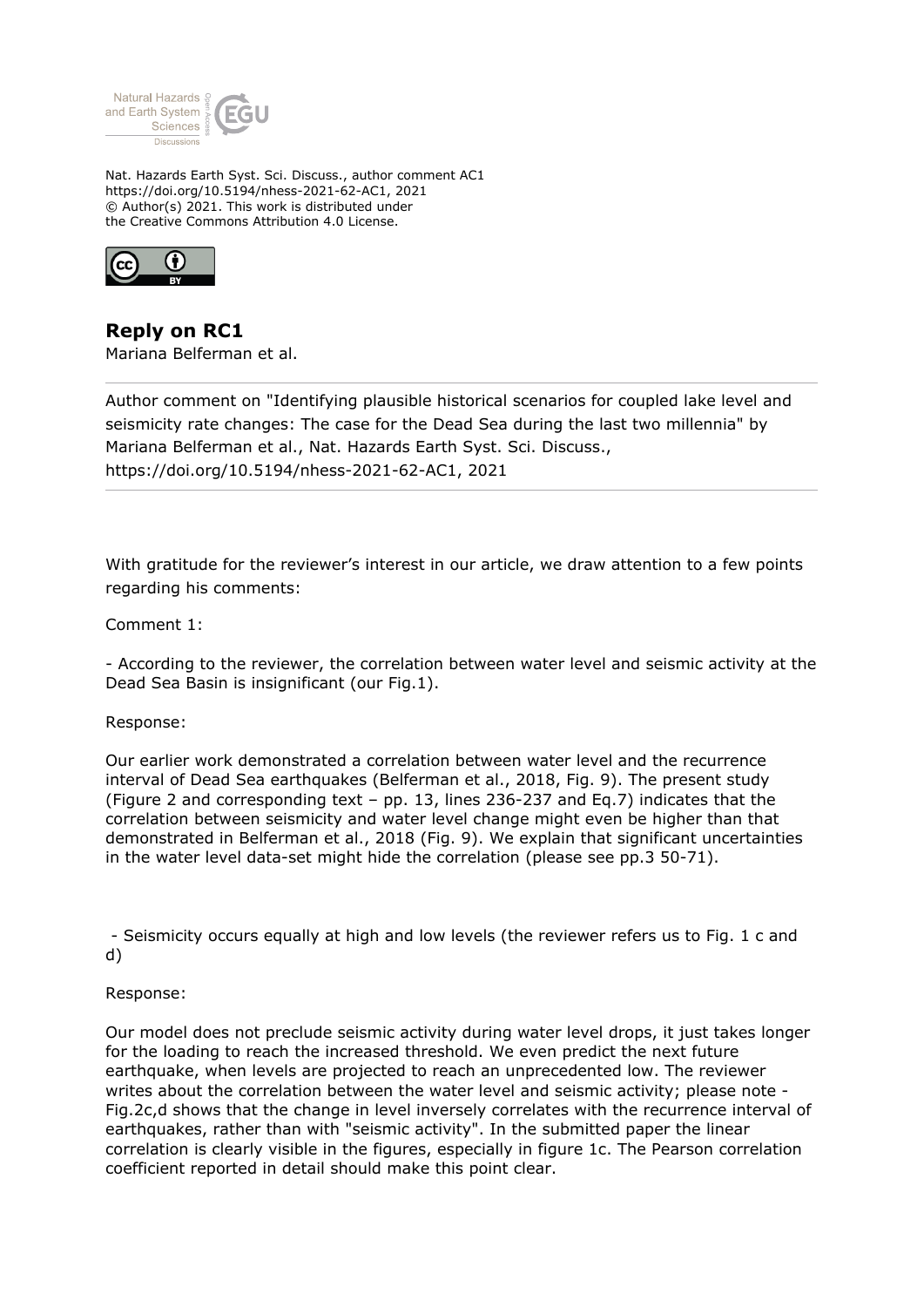- According to the reviewer, all change in seismic activity is due to changes in the tectonic loading and the state of the solid crust. By his assessment, the water level change has a minor effect.

## Response:

Tectonic motion is the primary cause and consequence of earthquakes in our model as well, but it is worth considering other factors triggering earthquakes. We refer the reviewer to our Introduction section: water level induced seismicity in particular, and anthropogenically induced seismicity in general, are broadly recognized phenomena over the world.

The seismic response has been observed to be connected to reservoir impoundments and their seasonal water level variations (Gupta, 1992; Talwani, 1997; Tomic et al., 2009; Hua et al., 2013).

Davies et al. (2013) compiled 198 examples of anthropogenically induced seismicity since 1929 all over the world, where higher magnitude earthquakes within this list (up to 7.9, in Zipingpu reservoir area, China 2006) are most often associated with reservoir impoundment. Foulger et al. (2018) presented a comprehensive and up-to-date database of seismicity induced or potentially induced by anthropogenic sources.

van der Elst et al. 2016 show that the appearance of induced seismicity requires a reconsideration of seismic hazards, even in regions of formerly negligible seismic concern. Simpson et al. 2018 & Gupta 2018 indicate many statistical studies that reaffirm this correlation.

In our previous work (Belferman et al., 2018), we indicated that this phenomenon may even be more applicable to the historic lakes, like those occupying the tectonic depression of the Dead Sea, due to the larger scale of water level fluctuations. The post-diffusion stage (when pore pressure at all depth approaches the value at the lake bed), is relevant for early historical data. At this stage, an increase in pore pressure due to the water level rise always dominates over the loading effect, leading to varying but always negative normal effective horizontal stress change at any combination of poroelastic constants (please see Belferman et al., 2018 Fig. 5b). This should trigger earthquakes with magnitudes higher than those in the corresponding immediate undrained (rapid) response, coming shortly after the corresponding water level rise (confirmed, for instance, for Lake Mead, Gupta, 2002; Simpson et al., 1988; Monticello reservoir, Rajendran and Talwani, 1992, and others).

# Comment 2:

- The reviewer doubts the assumption that the effective normal vertical stress vanishes, and argues that given a reasonable permeability, it will take millions of years. In particular, he argues that between seismic events, faults heal and the permeability of the faults is very low. He chose the Ein-Feshkha spring, very close to an exposed fault, to argue for a lack of hydraulic connection with the deep aquifers.

### Response:

Some of the material characteristics in fault zones may vary significantly, depending on the types of host rock and on state variables (e.g. temperature, pore pressure, depth,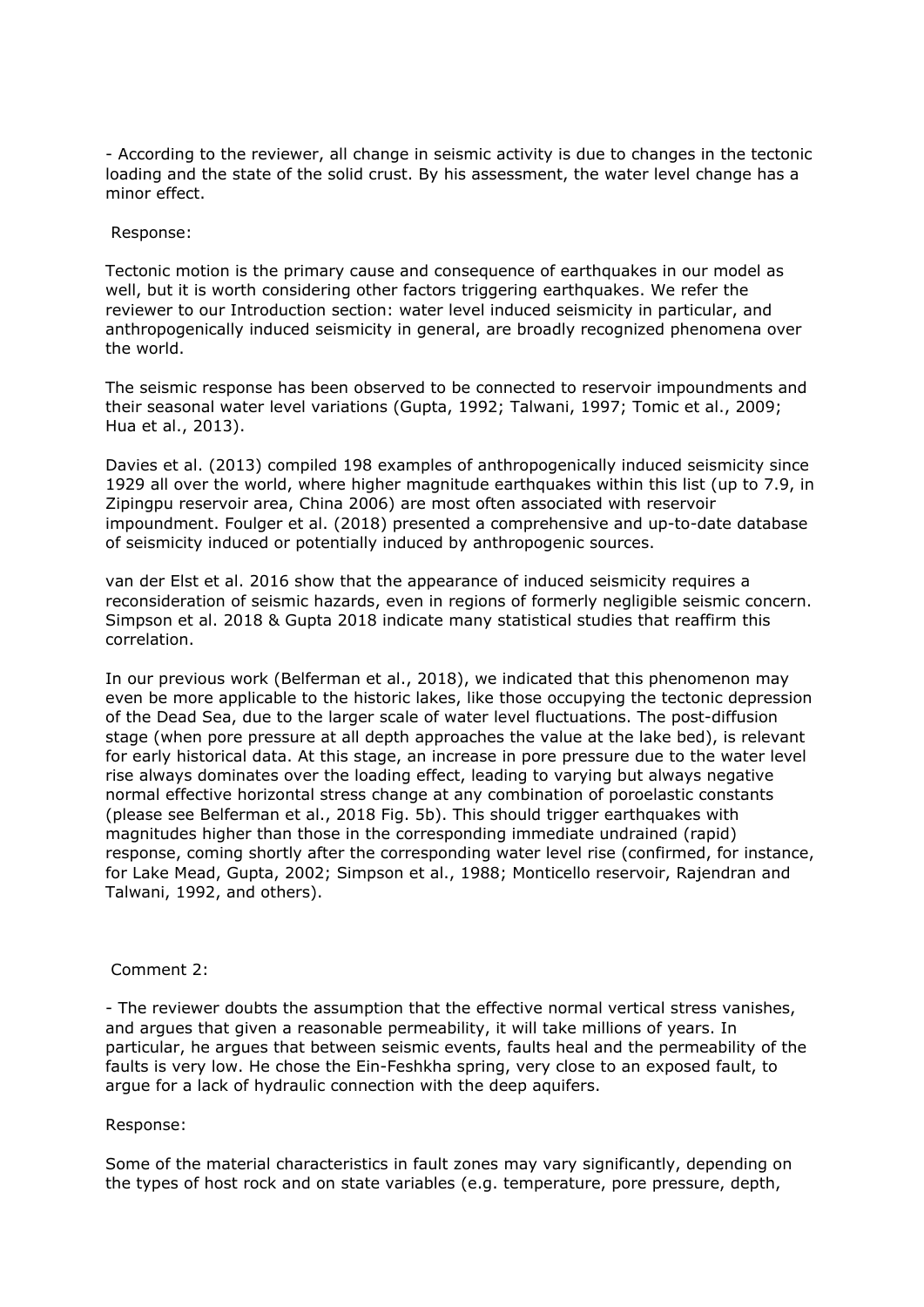etc.). Specifically, values of hydraulic diffusivity of intact rocks differ considerably among rock types (Rice and Cleary, 1976), and strongly decay with depth (e.g. by  $\sim$  6 orders of magnitude at a depth of 20 km compared to the shallow crustal values (Ingebritsen and Manning, 2010). However, such laboratory values are not determined under conditions approaching hydrofracture. Pore pressure diffusion in fault zones is usually dominated by fault damage zones, which act as conduits (Simpson et al., 1988). The reviewer mentions damage processes as a possible determinant of seismicity fluctuations. We totally agree and refer to Hamiel et al. (2005) where we simulated how, under damage accumulation, slender porous zones evolve and become faults. Recently, a poroelastic analysis by Jim Rice's group of a real case of induced seismicity considered a realistic damage/permeability structure with a fault core and anisotropic damage/permeability zones. They have shown that the permeable zones indeed propagate from shallow depths to the seismogenic zone with hydraulic fracture (Yehya et al., 2018). In fact, a useful illustration of a related phenomenon was given by Yechieli and Bein (2002), preceding the largest instrumental earthquake on the Dead Sea Transform - the 1995 Gulf of Agaba M7.2 event some 200 km away.

Hydraulic diffusivity around faults, as obtained from various seismological observations, is independent of earthquake hypocentral depth and estimated to be on the order of 5.0 m2/s, termed as "seismogenic diffusivity" (e.g. Talwani and Acree, 1985; Hua et al., 2013; Talwani, 1997; 2007). This suggests that the flow through faults is relatively independent of the rock type (see Ingebritsen and Manning, 2010, and references therein). Therefore, the diffusivity of faulted rock in our study is best represented by the typical value of high-porosity Boise sandstone, 4.0 m2/s (Wang, 2000), as used for our calculations.

 Using this diffusivity, we calculate the diffusion time scale, that indicates the time of arrival of the excess pore pressure from the lake's bed to hypocentral depths over the fault, for an average hypocentral depth underneath the Dead Sea fault system,  $z \square 20$  km (Aldersons et al., 2003; Godey et al., 2006; Shamir, 2006). This time scale is  $\sim$ 3yr, according to the characteristic time scale definition (e.g. Kirby, 2010; Wang, 2000). For more details see Belferman et all., 2018, Eq.3 and explanation below.

This time scale is negligible compared to the typical recurrence intervals of decades and longer of moderate-to-large earthquakes ( $M > 5.5$ ) in the Dead Sea area during the studied period (see Tables A1, A2, and text in Appendix chapter in the current ms). It is also insignificant compared to the minimal temporal uncertainty in the lake level curve, nominally taken as 10 years in our simulations.

Regarding the Artesian aquifers around Ein Feshkha - these are very local, minimal (two out of numerous boreholes), shallow, and ephemeral (Swaed et al., Geological Survey Report: GSI-10-2014). Their relationships to faults are poorly established, as is the historical activity of the nearby fault (Sharon, et al., 2020). More relevant are the thermal waters, ubiquitous in the basin. These require connectivity within the top kilometers of the section.

- The reviewer notes that even shallow boreholes at the Dead Sea are over-pressurized. Following this, he rules out vanishing of the normal vertical effective stress.

### Response:

Our response concerns two points, mechanical and hydrological. The manuscript explicitly treats the effect of water level change relative to its minimal level (415 m below mean sea level - bmsl) over the period studied (pp. 8, rows 157-160). The normal stress change generated by such water level change is superimposed on the ambient regional tectonic stress field (please see pp.6 rows 120-127). First of all, we do not claim that normal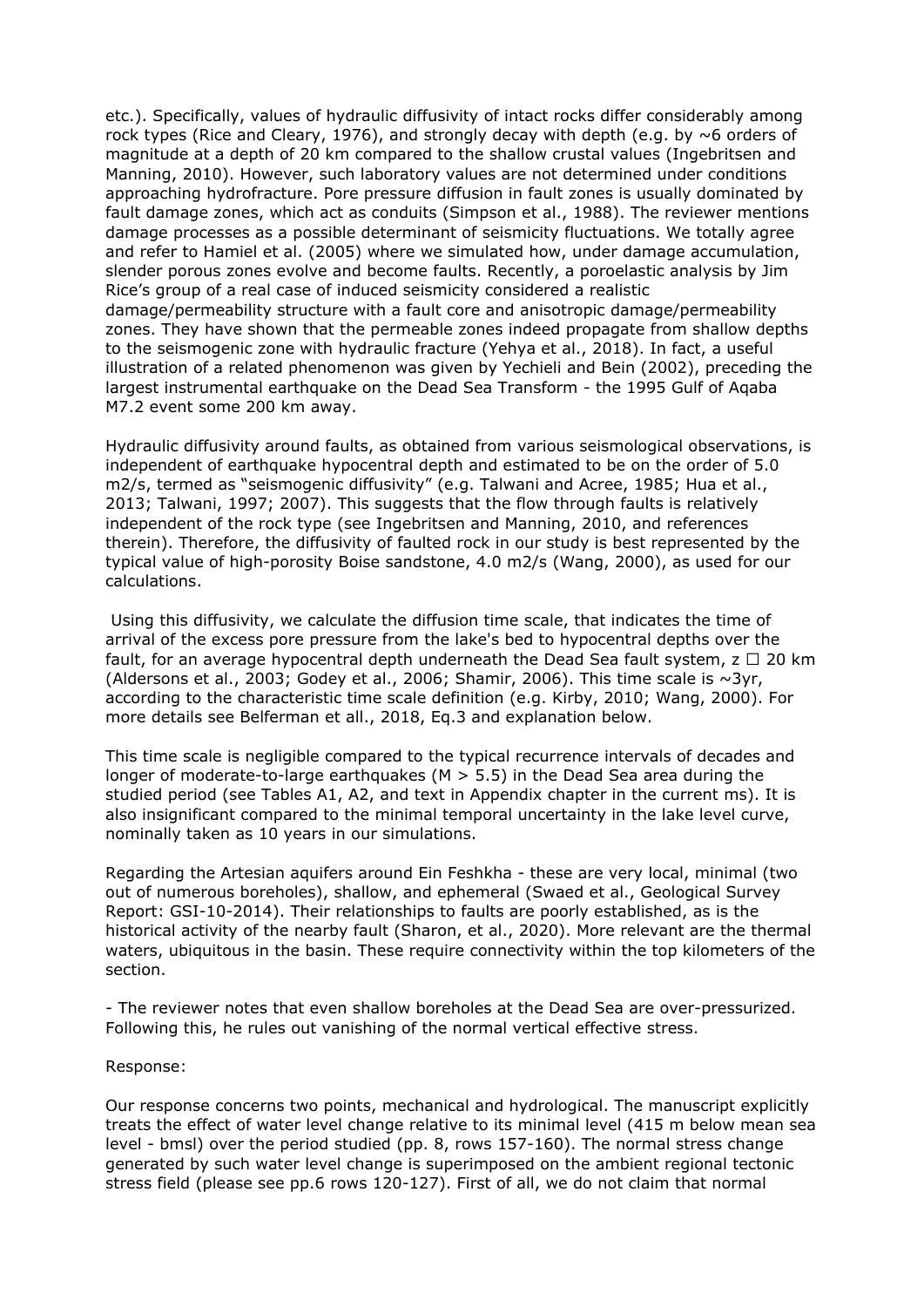vertical stress is zero. Moreover, being under the influence of gravity, the vertical stress depends on the hypocentral depth. Our model is based on the water level change effect being only on horizontal components of the normal effective stress (as was shown previously for the reservoir-induced seismicity by Simpson 1976, and then for large-scale surface water level fluctuations, in Belferman et al., Eq.10b and corresponding text in p.393). Simpson (1976) established that in all faulting environments, the vertical stress increase from water loading is eventually canceled out by increased pore pressure and the final, post-diffusion stage (as explained above), is one in which the vertical stress returns to its initial value. Secondly, assuming that the reviewer is referring to Ein Feshkha boreholes, as we noted above, their relationships with faults are poorly established, as is the historical activity of the nearby fault (Sharon, et al., 2020).

On the hydrological aspect, we expand our response above for artesian waters around Ein-Feshkha. The shallow artesian aquifers mentioned by the reviewer are of the type described by Mazor et al. (1995) for the Dead Sea rift. These are isolated and local aquifers, trapped in the fine sediments. In the Dead Sea area, such aquifers occasionally seep, as reported by sinkhole studies (e.g. Al-Halbouni et al., 2017). The fluids spewed out are described as "sediment-laden", and we interpret this to indicate suspension of finegrain material from the shallow hydrologic system. These local effects do not necessarily represent the deeper aquifers that might be connected to the surface via fault zones as described above. Earlier descriptions of artesian water in drill holes (Shiftan, 1958; Bentor, 1961) also tap local aquifers that do not interact with active faults (at least during the last two millennia).

# Comment 3:

- The reviewer doubts the assumption that the pore pressure throughout the Dead Sea Basin at any depth responds elastically to changes in the lake level. According to the reviewer, since the basin is mostly made of clay, having plastic properties, changing the water level by 25 meters will not affect the depth of 2-3 km.

### Response:

With regard to the composition of the Dead Sea deposits, it was shown that clay is a minor component of the Dead Sea Basin (e.g. Frydman et al., 2008; Herut et al., 1997; Haliva-Cohen et al., 2012). Frydman et al., (2008) measured geotechnical properties and found vanishing cohesion, as opposed to any lithology dominated by clay minerals. They stated that the particle size is clay-size but the mineralogy is not. Herut et al., (1997) and Haliva-Cohen et al. (2012) characterized the mineralogies and (like others) found quartz and carbonates to be the leading detrital minerals.

In summary, the reviewer seems to have misinterpreted some key points in our work. In our revision, we endeavor to better present our assumptions and results to avoid confusion. With the present knowledge of the hydrological and lithological properties of the Dead Sea Basin, as documented by current literature as referenced, our assumptions and conclusions remain intact.

### REFERENCE

Aldersons, F., Ben-Avraham, Z., Hofstetter A., Kissling E., Al-Yazjeen T., 2003.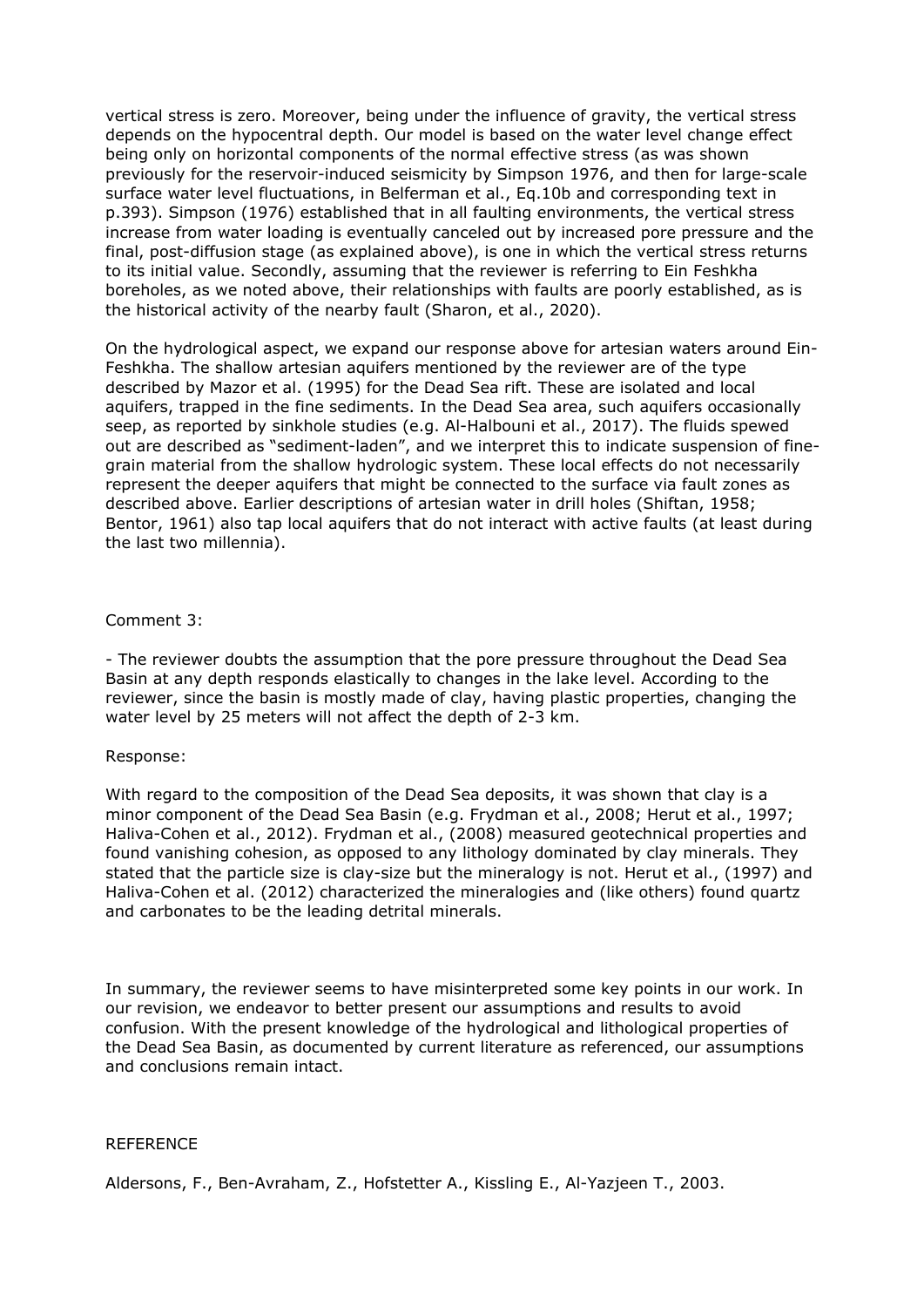Lowercrustal strength under the Dead Sea basin from local earthquake data and rheological modeling. Earth Planet. Sci. Lett. 214, 129–142.

Al-Halbouni, D., Holohan, E.P., Saberi, L., Alrshdan, H., Sawarieh, A., Closson, D., Walter, T.R. and Dahm, T., 2017. Sinkholes, subsidence and subrosion on the eastern shore of the Dead Sea as revealed by a close-range photogrammetric survey. Geomorphology, 285, pp.305-324.

Belferman M., Katsman R. and Agnon A., 2018.Effectoflarge-scalesurfacewaterlevel fluctuationsonearthquakerecurrenceintervalunderstrike-slipfaulting. Tectonophysics,744,390-402.

Bentor, Y.K., 1961. Some geochemical aspects of the Dead Sea and the question of its age. Geochimica et Cosmochimica Acta, 25(4), pp.239-260.

Davies R., Foulger G., Bindley A., Styles P., 2013. Induced seismicity and hydraulic fracturing for the recovery of hydrocarbons. Mar. Pet. Geol. 45, 171–185.

Foulger GR, Wilson MP, Gluyas JG, Julian BR, Davies RJ. 2018. Global review of humaninduced earthquakes. Earth-Sci. Rev. 178:438–514

Frydman S., Charrach J., & Goretsky I. 2008. Geotechnical properties of evaporite soils of the Dead Sea area. Engineering geology, 101(3-4), 236-244.

Godey S., Bossu R., Guilbert J., Mazet-Roux G., 2006. The Euro-Mediterranean Bulletin: a comprehensive seismological Bulletin at regional scale. Seismol. Res. Lett. 77, 460–474.

Gupta H.K., 1992. Reservoir induced earthquakes. In: Gupta, H.K. (Ed.), Development in Geotechnical Engineering. 71. Elsevier, Amsterdam, pp. 1–364.

Gupta H.K., 2002. A review of recent studies of triggered earthquakes by artificial water reservoirs with special emphasis on earthquakes in Koyna, India. Earth Sci. Rev. 58 (3), 279–310.

Gupta H.,K.,2018,Reservoir triggered seismicity at Koyna, India, over the past 50 yrs. Bulletin of the Seismological Society of America 108.5B:2907-2918.

Haliva-Cohen A., Stein, M., Goldstein, S. L., Sandler, A., & Starinsky, A. (2012). Sources and transport routes of fine detritus material to the Late Quaternary Dead Sea basin. Quaternary Science Reviews, 50, 55-70.

Hamiel Y., Lyakhovsky, V., & Agnon, A. 2005. Rock dilation, nonlinear deformation, and pore pressure change under shear. Earth and Planetary Science Letters, 237(3-4), 577-589.

Herut B., Gavrieli, I., & Halicz, L. 1997. Sources and distribution of trace and minor elements in the western Dead Sea surface sediments. Applied geochemistry, 12(4), 497-505.

Hua W., Chen, Z., Zheng, S., and Yan, C., 2013b. Reservoir induced seismicity in the Longtan reservoir, southwestern China. J. Seismol. 17 ( 2) 667-681.

Ingebritsen S. E., & Manning, C. E. 2010. Permeability of the continental crust: dynamic variations inferred from seismicity and metamorphism. Geofluids,  $10(1\Box 2)$ , 193-205.

Kirby B.J., 2010. Micro- and Nanoscale Fluid Mechanics: Transport in Microfluidic.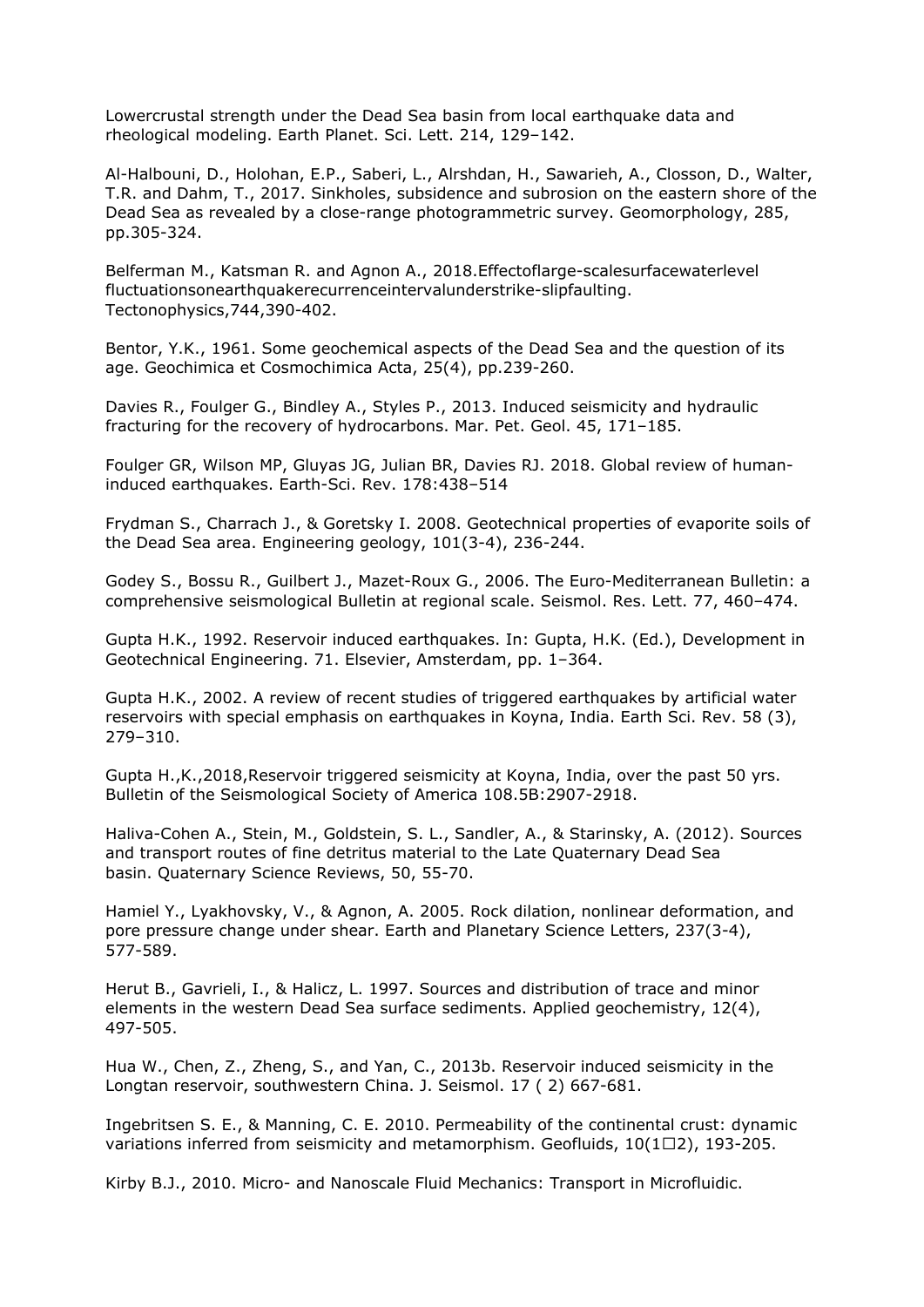University Press, Cambridge.

Mazor, E., Gilad, D. and Fridman, V., 1995. Stagnant aquifer concept Part 2. Small scale artesian systems-Hazeva, Dead Sea Rift Valley, Israel. Journal of Hydrology, 173(1-4), pp.241-261.

Rajendran K., Talwani, P., 1992. The role of elastic, undrained, and drained responses in triggering earthquakes at Monticello Reservoir, South Carolina. Bull. Seismol. Soc. Am. 82 (4), 1867–1888.

Rice J.R., Cleary, P.M., 1976. Some basic stress diffusion solutions for fluid-saturated elastic porous media with compressible constituents. Rev. Geophys. 14 (2), 227–241.

Shamir, G., 2006. The active structure of the Dead Sea Depression. Geol. Soc. Am. Spec. Pap. 401, 15–32.

Sharon M., Sagy, A., Kurzon, I., Marco, S., & Rosensaft, M. 2020. Assessment of seismic sources and capable faults through hierarchic tectonic criteria: Implications for seismic hazard in the Levant. Natural Hazards and Earth System Sciences, 20(1), 125-148.

Shiftan, Z.L. 1958. An artesian Aquifier of the Dead Sea. Bull. Research Council of Israel, 76, 27-52.

Simpson, D. W. (1976). Seismicity changes associated with reservoir loading. Engineering Geology, 10(2-4), 123-150.

Simpson D.W., Leith, W., Scholz, C., 1988. Two types of reservoir-induced seismicity. Bull. Seismol. Soc. Am. 78, 2025–2040.

Simpson D. W., Stachnik, J. C., & Negmatoullaev, S. K. (2018). Rate of change in lake level and its impact on reservoir triggered seismicity. Bulletin of the Seismological Society of America, 108(5B), 2943-2954.

Talwani P., 1997. On the nature of reservoir induced seismicity. Pure Appl Geophys. 150, 473-492.

Talwani P., Acree, S., 1985. Pore pressure diffusion and the mechanism of reservoir induced seismicity. In: Shimazaki, K., Stuart, W. (Eds.), Earthquake Prediction. Birkhäuser, Basel, pp. 947–965.

Talwani P., Chen, L., Gahalaut, K., 2007. Seismogenic permeability, ks. J. Geophys. Res. Solid Earth 112 (B7).

Tomic J., Abercrombie, R., Do Nascimento, A., 2009. Source parameters and rupture velocity of small M≤2.1 reservoir induced earthquakes. Geophys. J. Int. 179, 1013–1023.

van der Elst NJ, Page MT, Weiser DA, Goebel TH, Hosseini SM. 2016. Induced earthquake magnitudes are as large as (statistically) expected. J. Geophys. Res. 121:4575–90

Wang H., 2000. Theory of Linear Poroelasticity With Applications to Geomechanics and

Hydrogeology. University Press, Princeton.

Yechieli, Y. and Bein, A., 2002. Response of groundwater systems in the Dead Sea Rift Valley to the Nuweiba earthquake: Changes in head, water chemistry, and near $\Box$ surface effects. Journal of Geophysical Research: Solid Earth, 107(B12), pp.ETG-4.